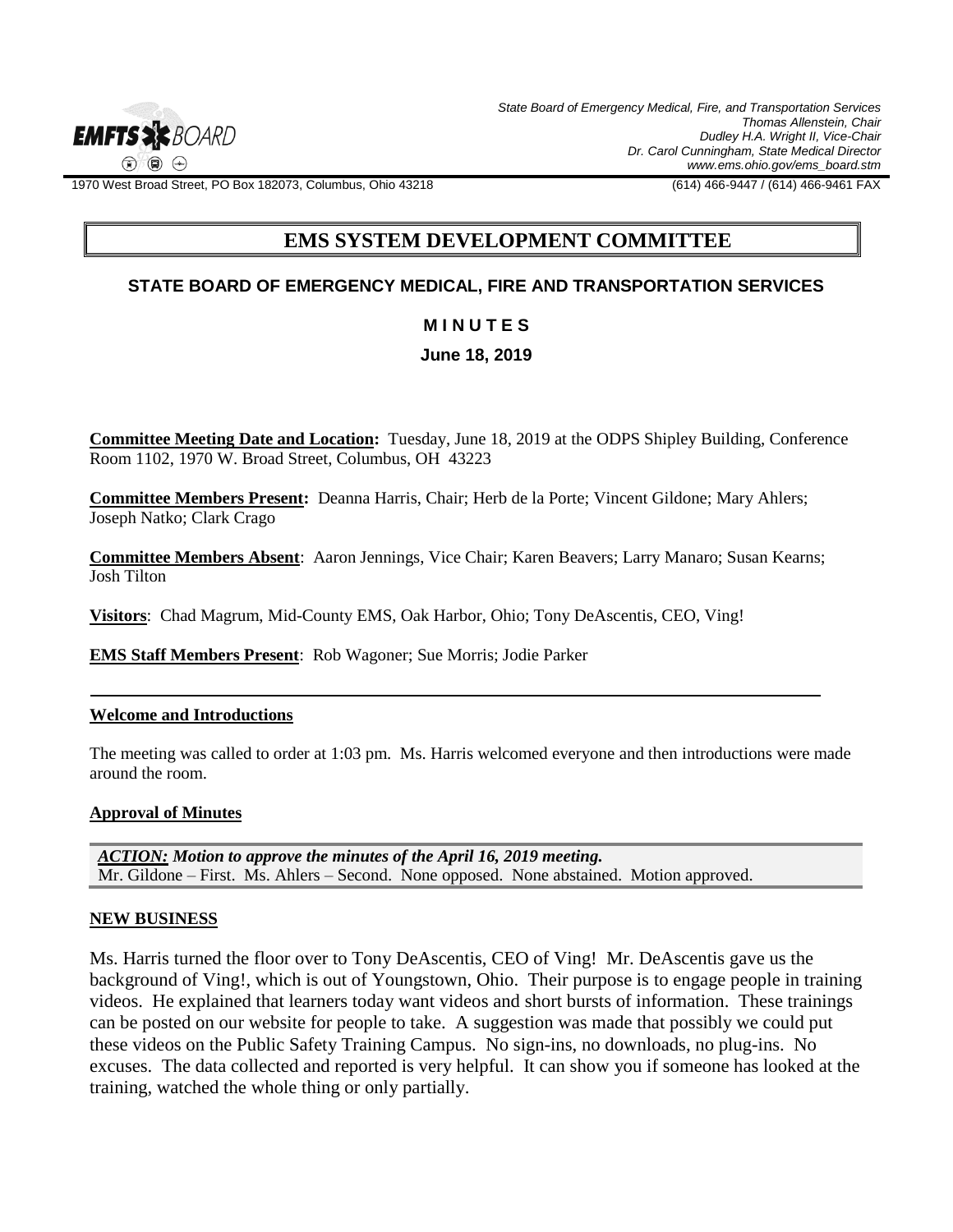Ving! produces training video "bursts" and a sample was brought for viewing today. Mr. DeAscentis explained that there are three challenges to keeping up with training: employee availability; existing content; and course availability (or on-demand). It has been proven that when someone learns something in short bursts, they retain the information better. It is a short training video (3 ½ minutes) and there is thorough documentation of taking the training. This sample training video, made with the aid of Vince Gildone, was on Assured Clear Distance.

Mr. Wagoner reported that they are working on the Public Safety Training Campus. In the future, it will not be free. This came out in a meeting in February and is the first time it has come up, at least that he is aware.

Mr. DeAscentis explained that these microbursts could also be locked so you cannot open it unless you were invited to. They can also make the microburst inactive so it can be updated then made active again. He also discussed short burst training videos on safety placed at strategic locations via QR Codes. The committee had the opportunity to ask Mr. DeAscentis questions.

Mr. DeAscentis will send Ms. Harris an email that will contain the Assured Cleared Distance training video along with a 3 minute recorded presentation on Ving! by Mr. DeAscentis in order for Ms. Harris to provide it to the Board.

# **OLD BUSINESS**

# **Research and Analysis Update:**

Ms. Harris asked Mr. Wagoner and/or Ms. Morris if there was any additional information on data they would like to report. Ms. Morris reported she is waiting on the new reports, broken down by county or zip code. Ms. Morris submitted an abstract and will be presenting at the ATSIP (Automotive and Transportation Statistics Information Professionals) 2019 Conference in August in Austin, TX. They also did a poster presentation at NAMESCO, which was very well received. Mr. Wagoner stated that Ohio is uniquely positioned in that they have the ability to look at public safety data like that in one office.

# **Letter to EMS Vendors and Chiefs:**

The letter to the EMS Vendors and Chiefs, regarding the non-transport options in reporting, went out via email push today. Mr. Wagoner explained that it was hung up in a new process, which has to go through the Governor's office. Mr. Wagoner read it to the Committee. (A copy is included at the end of these minutes.)

# **Next Medical Directors' Conference:**

Ms. Harris reported that we were the first committee to suggest topics for the Medical Directors' Conference. Ms. Morris stated that it would be held next-door (ODOT) and they will be doing short 15-minute bursts.

Topics for Medical Director's Conference - Wednesday, November 13<sup>th</sup>

- EMSIRS
- Non-Transport Data
- Mobile Integrated Healthcare or Community Paramedicine
- Data: How to Find It, How to Use It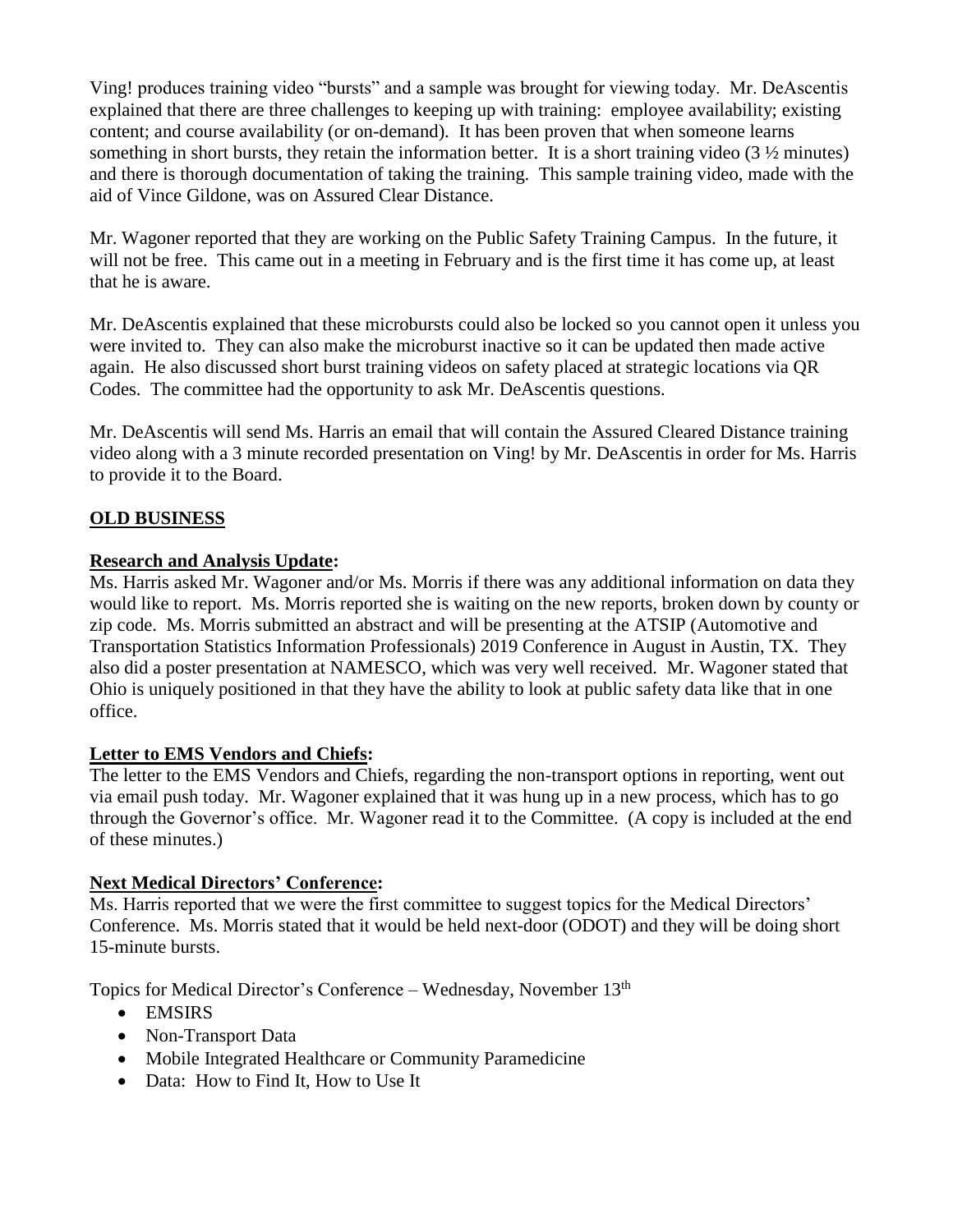# **EMSIRS Data Dictionary:**

Mr. Wagoner reported there is going to be an EMS Dashboard and it will be amazing. Mr. Wagoner posed this question: If you were an EMS Chief and you wanted to find out about the things going on in your service area, based on calls and what your people are doing, what would the top 10 items be (for the dashboard); for example, the top 10 kinds of runs for your agency vs. the state aggregate?

Mr. de la Porte, and others, listed the following:

- % no treat vs non transport
- Cardiac Arrests (CARES)
- Stemi compliance with times to the hospital
- How many people were back boarded?
- Trauma care (time on scene) Time critical diagnosis
- What are the Top 10 calls?
- What are the Strokes trucks doing?
- Intubation Data
- Equipment Data

Alternatively, perhaps it could be set up as a query - where the EMS Chief could query what data he wanted to see. Chief Natko would like to see some demographic information.

Discussion followed about  $ET^3$  and the information included in the meeting packet. Mr. de la Porte shared some additional information he found. One of the elements is to have a nurse practitioner at the dispatch center. Another is you have to have something like 7500 billable Medicare calls to be considered. He cautioned that there is a lot of information out there and a lot of it is not true.

# **NEW BUSINESS**

# **Chair and Vice Chair:**

Ms. Harris stated that she is stepping down in October. She is checking with Aaron Jennings whether he will stay on as Vice Chair. Ms. Harris asked if anyone had been entertaining wanting to chair this committee. Mr. Gildone brought up a concern that this would be a 2-day commitment with having to report to the Board. Mr. de la Porte said he could help and report to the Board if needed.

Mr. Gildone said he is willing to take on the role of Chair of the EMS System Development Committee. Ms. Harris will nominate Mr. Gildone to the Board tomorrow. She will not do anything right now with the vice chair position until she has the opportunity to talk with Mr. Jennings. For now, Ms. Parker will address any communications to both Ms. Harris and Mr. Gildone, as the transition is under way.

# **Adjourn**

*ACTION: Motion to adjourn at 2:50 pm.* Mr. de la Porte – First. Ms. Ahlers – Second. None opposed. None abstained. Motion approved.

**Next meeting:** August 20, 2019 @ 1:00 pm.